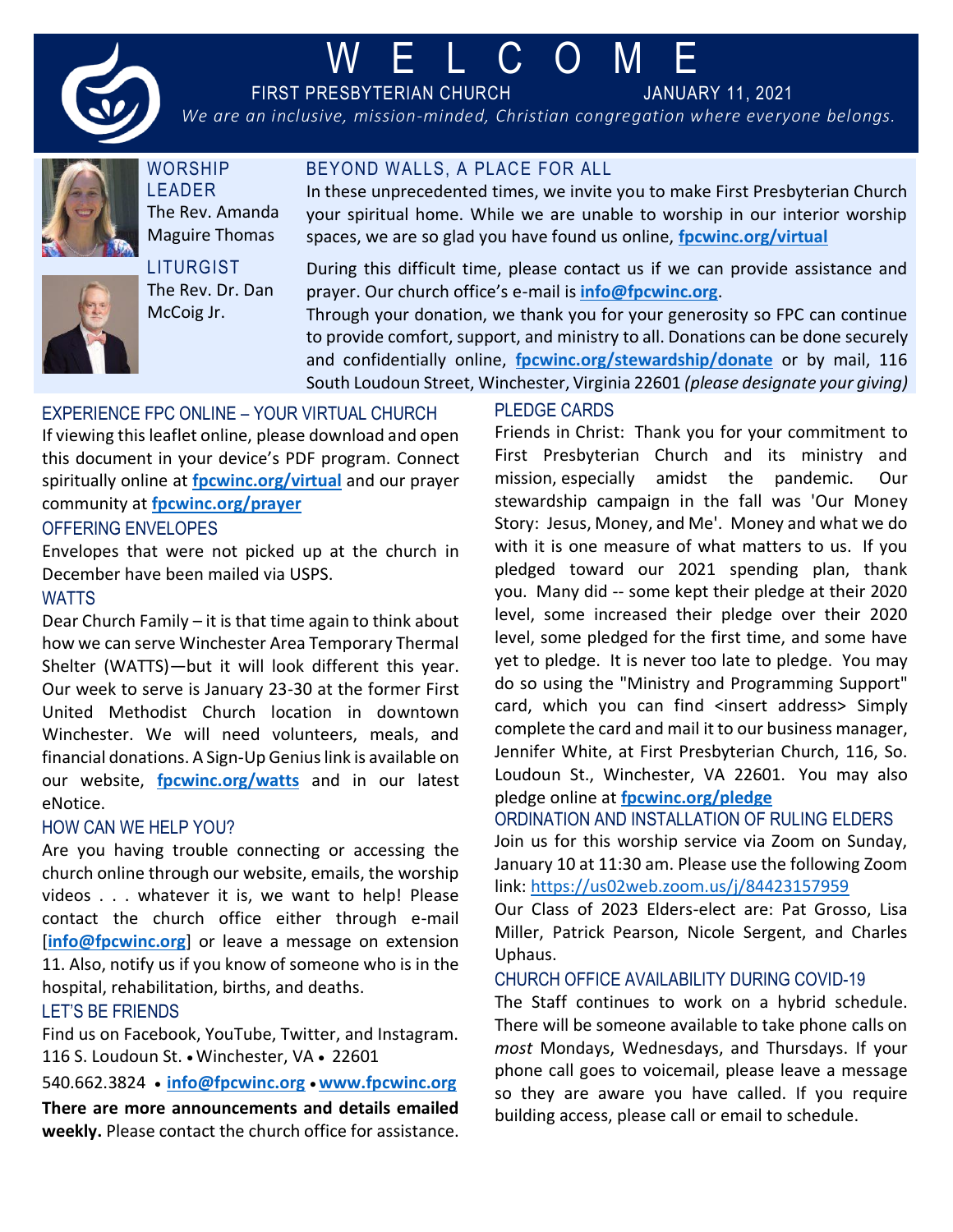# V I R T U A L W O R S H I P

The Baptism of Our Lord • January 10, 2021 • 10:00 AM FIRST PRESBYTERIAN CHURCH OF WINCHESTER

GATHERING *The Holy Spirit Calls Us Together as People of God*

# **WELCOME AND ANNOUNCEMENTS**

**PRELUDE** "Brightest and Best" Pat Byers, organ **PRELUDE** "Robert Hobby

# **CALL TO WORSHIP**

Leader: The heavens open. The Spirit descends.

- **All: Jesus emerges from the water.**
- Leader: And a voice echoes through the blue expanse.
- **All: "This is my child, the Beloved, with whom I am well-pleased."**
- Leader: Jesus is named. Claimed.

# **All: We come to the water. We remember we are named. Claimed.**

- Leader: Can it be so? What a thing to be named. Claimed. Beloved. Children of God.
- **All: Let us worship the one who names and claims us still.**

**HYMN** "Down Galilee's Slow Roadways" Notified the state of the state of the state of the state of the state of the state of the state of the state of the state of the state of the state of the state of the state of the st

*Due to copyright permission and licensing requirements, FPC is unable to re-print the music and text. The published hymn can be found in the Presbyterian hymnal, "Glory to God", as hymn number 164.*

COPYRIGHT: Text © 1991 GIA Publications, Inc. Music © 1998 Abingdon Press (admin. The Copyright Company)

#### **PRAYER OF CONFESSION**

Merciful God, in baptism you promise forgiveness and new life, making us part of the body of Christ. However, we confess that we remain preoccupied with ourselves, separated from one another. We cling to destructive habits, hold grudges, and show reluctance to welcome one another. We allow the past to hold us captive to your future for us. In your loving-kindness, have mercy on us, and free us from sin. Remind us we are beloved, but also all of your children are beloved by you. Fulfill the promises of our baptism so that we may rise to new life, and live together in grace. Amen.

#### **ASSURANCE OF PARDON**

As a voice from heaven said to Jesus, so, in Christ, God speaks to us: You are my child, my beloved with you I am well pleased. Friends in Christ and in Christ alone, we are forgiven. Amen.

WORD *God Speaks to Us in Scripture, Preaching, and Song*

#### **CHILDREN'S MOMENT** Todd Bowman

# **SCRIPTURE** Genesis 1:1-5 *World's creation in seven days*

When God began to create the heavens and the earth— the earth was without shape or form, it was dark over the deep sea, and God's wind swept over the waters— God said, "Let there be light." And so light appeared. God saw how good the light was. God separated the light from the darkness. God named the light Day and the darkness Night. There was evening and there was morning: the first day.

# Mark 1:4-11 *John's preaching*

John the Baptist was in the wilderness calling for people to be baptized to show that they were changing their hearts and lives and wanted God to forgive their sins. Everyone in Judea and all the people of Jerusalem went out to the Jordan River and were being baptized by John as they confessed their sins. John wore clothes made of camel's hair, with a leather belt around